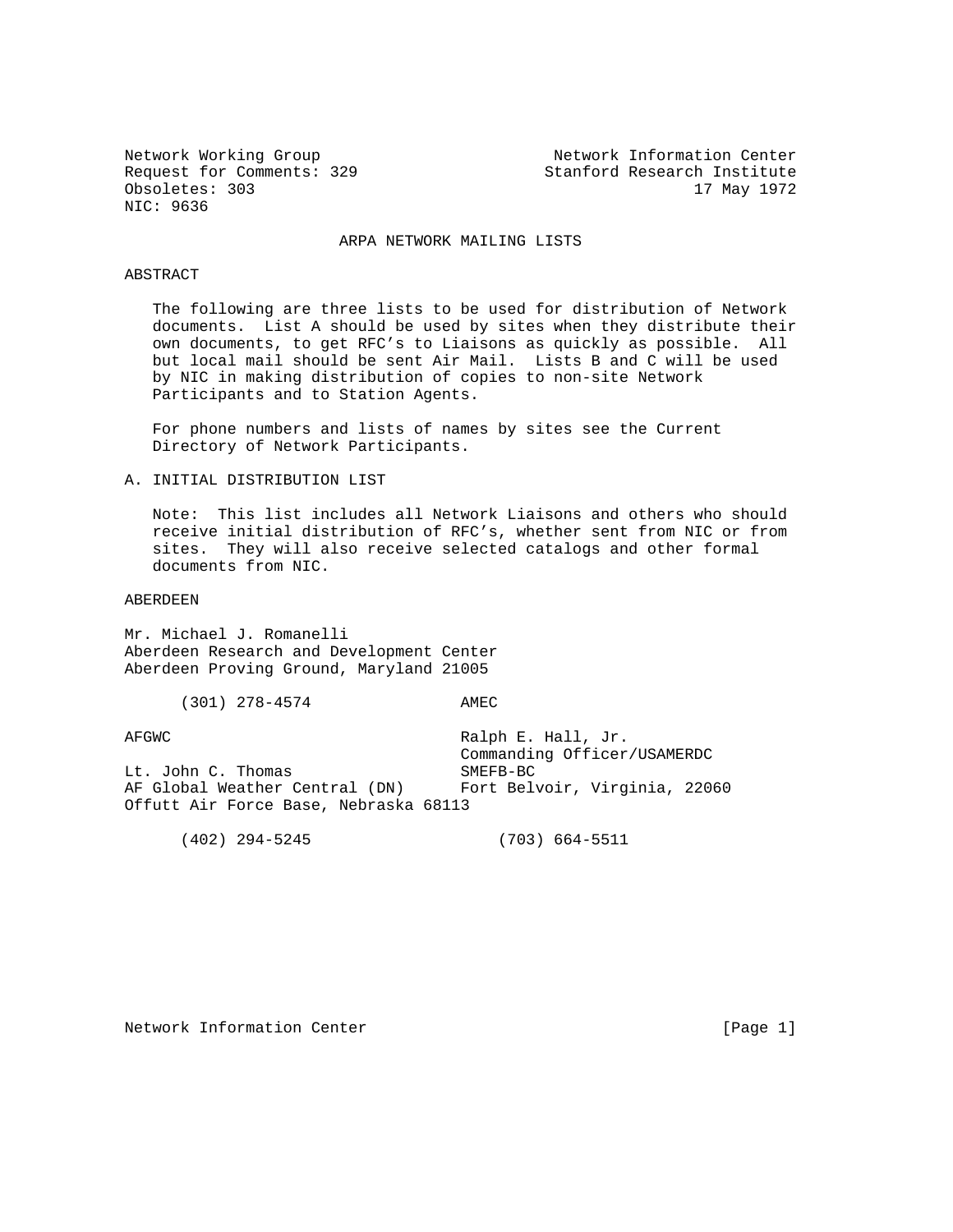AMES-CD CASE

A. Wayne Hathaway **Dr. Patrick W. Foulk** Mail Stop 233-9 Jennings Computing Center NASA Ames Research Center **Room 306, Crawford Hall** 

John W. McConnell CCA NASA Ames Research Center<br>Mail Stop 202-10

Steve D. Crocker CMU Advanced Research Projects Agency 1400 Wilson Boulevard Harold R. Van Zoeren Arlington, Virginia 22209 Carnegie-Mellon University

(202) 694-5037 or 694 5922 Schenley Park

BBN-NET

Alex McKenzie Bolt Beranek and Newman Inc. DOCB 50 Moulton Street Cambridge, Mass. 02138 Schuyler Stevenson R-523

BBN-TENEX

Robert H. Thomas Bolt Beranek and Newman Inc 50 Moulton Street Cambridge, Mass. 02138

(617) 491-1850 x351

Moffett Field, Calif. 94035 Case Western Reserve University 10900 Euclid Avenue (415) 965-6033 Cleveland, Ohio 44106

AMES-ILLIAC (216) 368-2936

Richard A. Winter Moffett Field, Calif. 94035 Computer Corporation of America 565 Technology Square<br>1513 Cambridge, Mass. 0213 Cambridge, Mass. 0213 Cambridge, Mass. 02139

ARPA (617) 491-3670

 Computer Science Department Pittsburgh, Pa. 15213

(412)621-2600 x160

 Department of Commerce NOAA (617) 491-1850 x441 325 South Broadway Boulder, Colorado 80302

(303) 499-1000 x3863

Network Information Center [Page 2]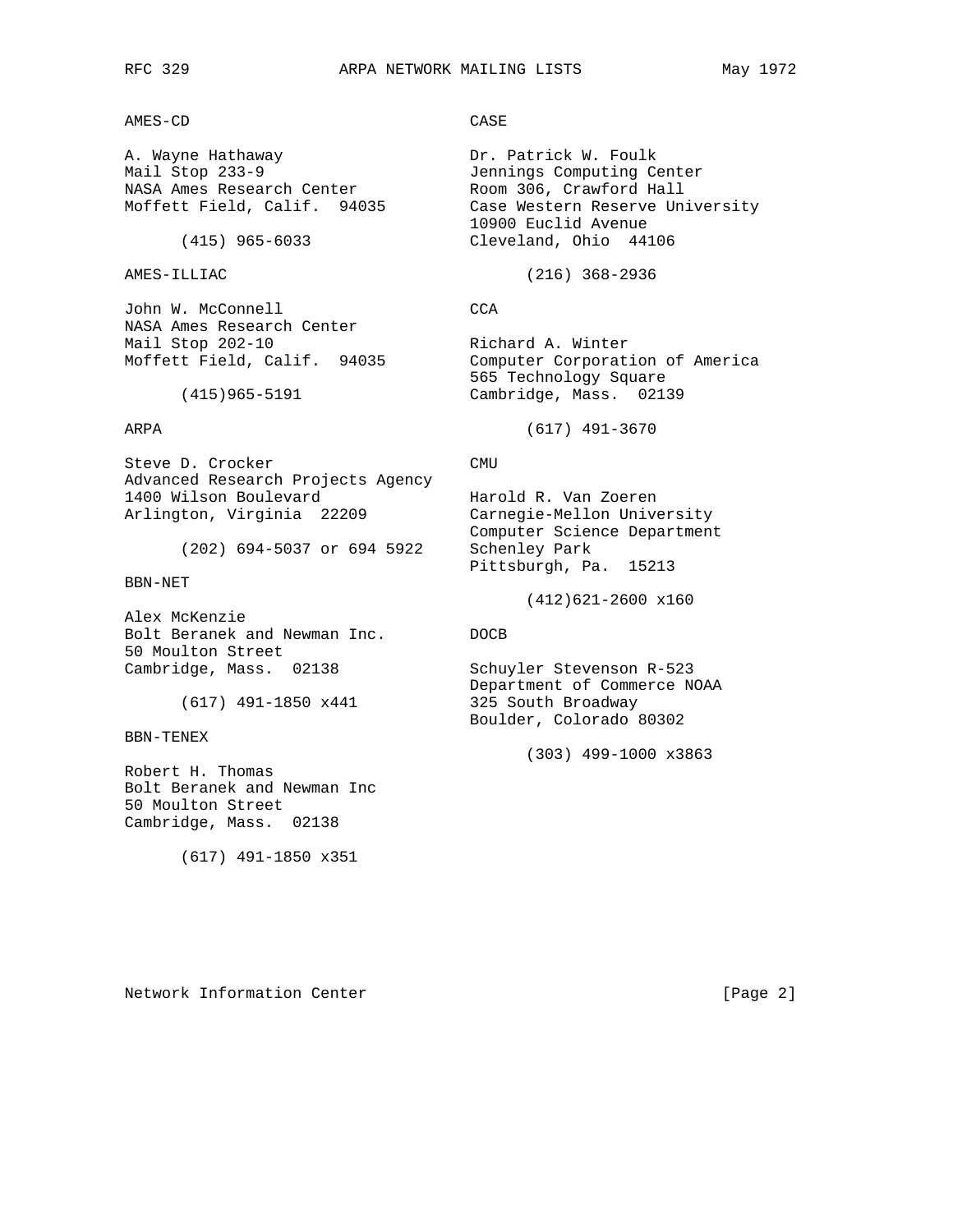# HARV-10 LINC-TX2

Robert L. Sundberg William Kantrowitz 33 Oxford Street Lincoln Laboratory Cambridge, Mass. 02138

(617) 495-4147

# IBMW

Sol F. Seroussi IBM Watson Research Center Abhay Bhushan P.O. box 218 Project Mac Room 208 Yorktown Heights, Pew York 10598 545 Technology Square

(914) 945-2052

# ILL

Karl C. Kelley See MIT-DMCG University of Illinois Center for Advanced Computation MITRE Urbana, Illinois 61801

Robert L. Fink Bldg. 50A, Room 1143 Berkeley, California 94720 NBS

Massachusetts Institute of Technology (301) 921-2601 Lincoln Laboratory 244 Wood Street Lexington, Mass. 02173

(617)862-5500 x7474

Harvard University Massachusetts Institute of Aiken Computation Laboratory and the Computation of the Technology Lexington, Mass. 02173 (617) 862-5500 x7349 MIT-DMCG Cambridge, Mass. 02139 (617) 864-6900 x1428 MIT-MULTICS Peggy M. Karp (217)333-8469 MITRE Corporation Information Systems Dept., W140 LBL Westgate Research Park McLean, Va. 22101 Lawrence Berkeley Labs (703) 893-3500 x2391 (415) 643-2740 x5351 Thomas N. Pyke, Jr. National Bureau of Standards LINC-67 Center for Computer Sciences and Technology

Joel M. Winett Washington, D.C. 20234

Network Information Center [Page 3]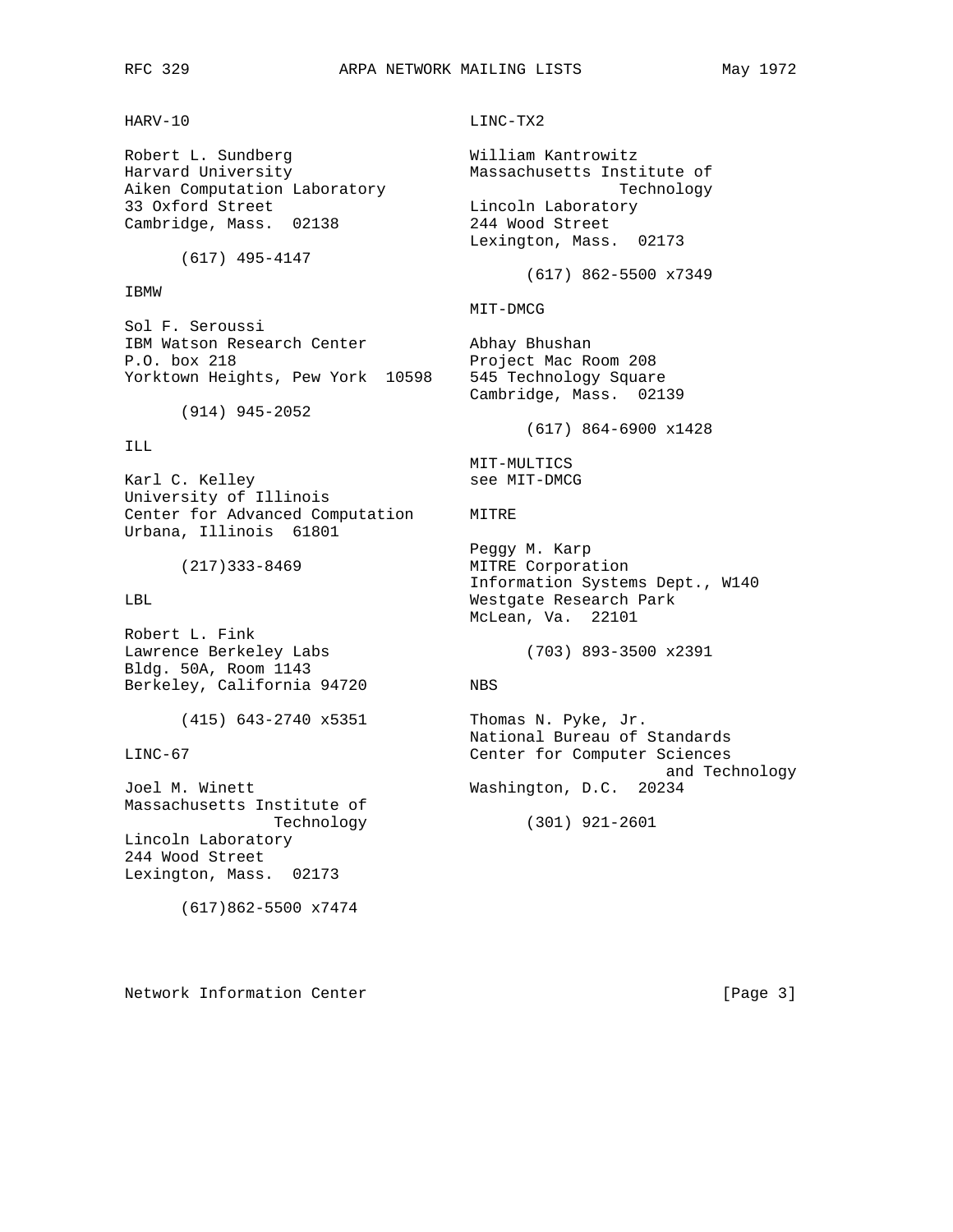NIC SAAC see SRI-ARC

Thomas F. Lawrence Box 334 Rene Air Development Center (ISIM) Alexandria, Va. 22314 Griffiss Air Force Base Rome, New York 13440 (703) 836-3882

(315) 330-3857 or 330-7834 SCI

John F. Heafner 260 Sheridan Ave. Rand Corporation **Palo Alto, California 94306** Computer Science Department 1700 Main Street (415) 327-8823 Santa Monica, Calif. 90406

(213) 393-0411 x7606

Raytheon Data Systems 1415 Boston-Providence Turnpike (213) 393-9411 x6994 Sudbury, Mass. 02062 **budget and Sudbury, Mass.** 02062

(617) 443-9521 x2945 SRI-AI

Department of Computer Science 33 Ravenswood Avenue Hill Mathematics Center Menlo Park, Calif. 94025 University Heights Campus Rutgers University (415) 326-6200 x4593 New Brunswick,New Jersey 08903

(201) 932-2085

 A.D. (Buz) Owen RADC Teledyne/Geotech Seismic Analysis Array Center

RAND Gene Leichner Systems Control, Inc.

### SDC SOUTH AND SUCKER SERVICES AND SUCKER SUCKER SUCKER SUCKER SUCKER SUCKER SUCKER SUCKER SUCKER SUCKER SUCKER

 Robert E. Long RAY System Development Corporation 2500 Colorado Avenue Thomas O'Sullivan Santa Monica, Calif. 90406

RUTGERS B. Michael Wilber Stanford Research Institute Gil Falk **Artificial Intelligence Group** 

Network Information Center [Page 4]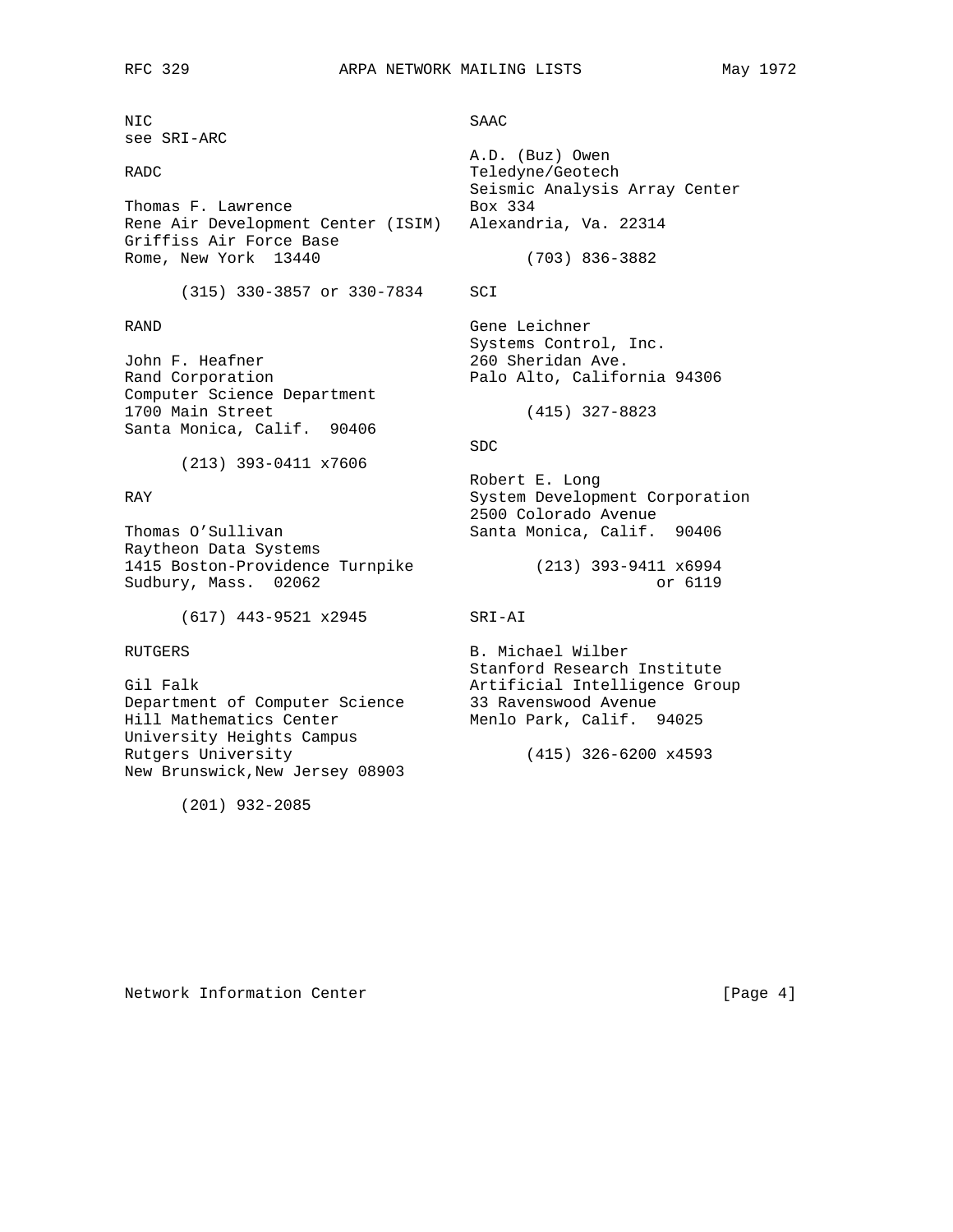SRI-ARC

James E. White Stanford Research Institute The Reg E. Martin Augmentation Research Center University of California Menlo Park, Calif. 94025 405 Hilgard Avenue

(415) 329-0740

SRI-ARC

Jeanne B. North (for NIC) Stanford Research Institute and Robert T. Braden Augmentation Research Center University of California

(415)329-0740

SU-AI

James H. Stein Stanford University **Ari O. Ollikainen** Computer Science Dept. University of California

Edward A. Feigenbaum and UCSB Stanford University, Heuristic Programming Theory Ron Stoughton

UCLA-CCBS

333 Ravenswood Avenue at Los Angeles Los Angeles, California 90024

(213) 825-4822

UCLA-CCN

333 Ravenswood Avenue at Los Angeles Menlo Park, Calif. 94025 5308 Math Sciences Building Los Angeles, Calif. 90024

(213) 825-7518

UCLA-NMC

AI Project at Los Angeles Stanford, Calif. 94305 Computer Science Department 3732 Boelter Hall (415) 321-2300 x4971 Los Angeles, Calif. 90024

SU-HP (213) 825-2381 or 825-2368

Serra House **Example 20** and Monoteuring University of California Stanford, Calif. 94305 at Santa Barbara Computer Research Laboratory (415)321-2300 x4878 Santa Barbara, Calif. 93106

(805) 961-3793

Network Information Center [Page 5]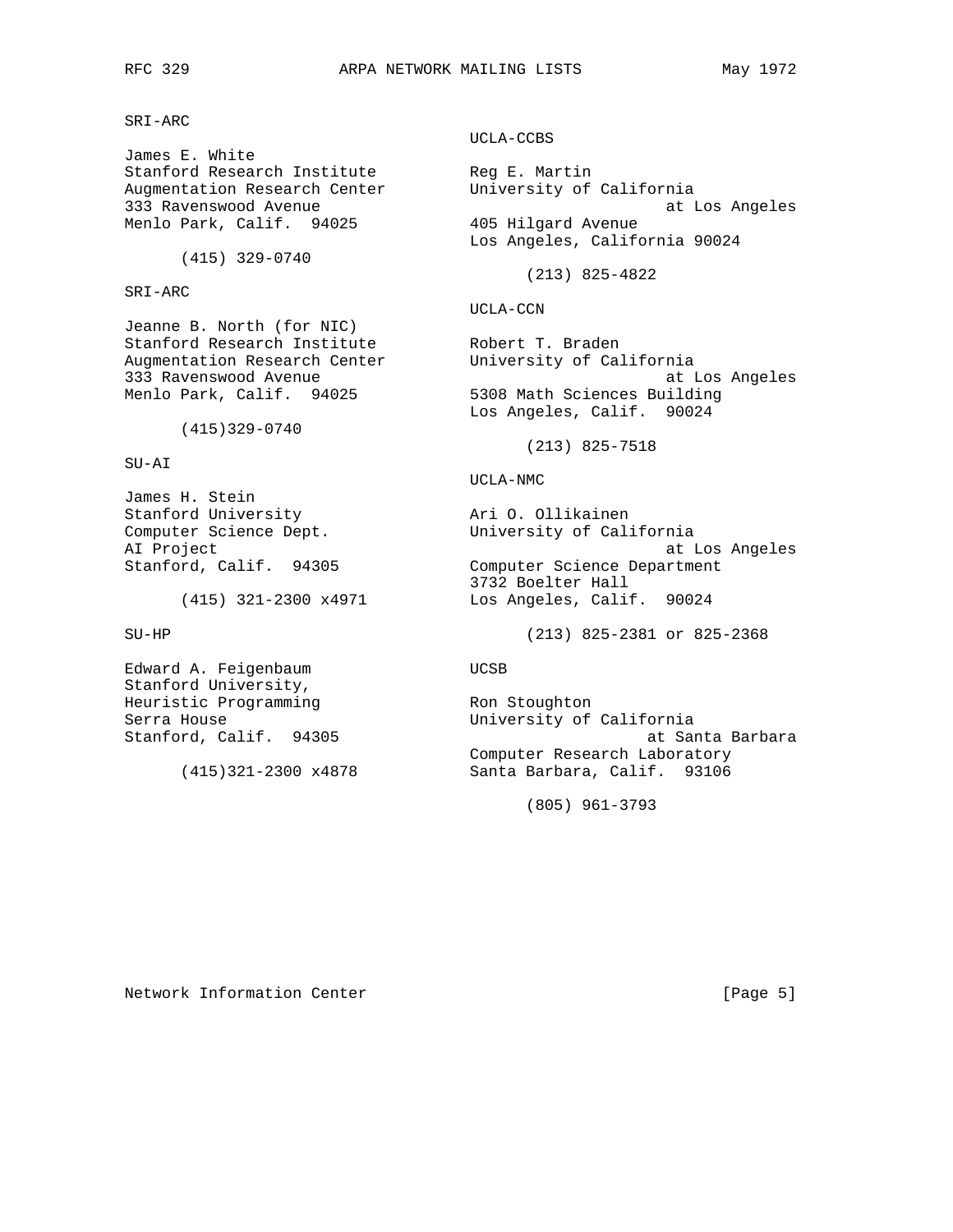UCSD-CC USC

University of California School of Engineering at San Diego Los Angeles, Calif. 90007 La Jolla, Calif. 92037

(714) 453-2000 x2598

# UHI

John Davidson University of Utah University of Hawaii **Computer Science**/IRL 2565 The Mall Honolulu, Hawaii 96822 (801) 581-8378

USAF-ETAC

Charles Holland James Pepin Computer Center University of Southern California

(213) 746-2240

UTAH

 Barry D. Wessler The Aloha System Salt Lake City, Utah 84112

# XPARC

Capt. George N. Petregal USAF-ETAC L. Peter Deutsch Bldg. 159 Xerox PARC 3180 Porter Drive Washington, D.C. 20333 Palo Alto, California 94304

(202) 693-3911 or 693-3912 (415) 493-1600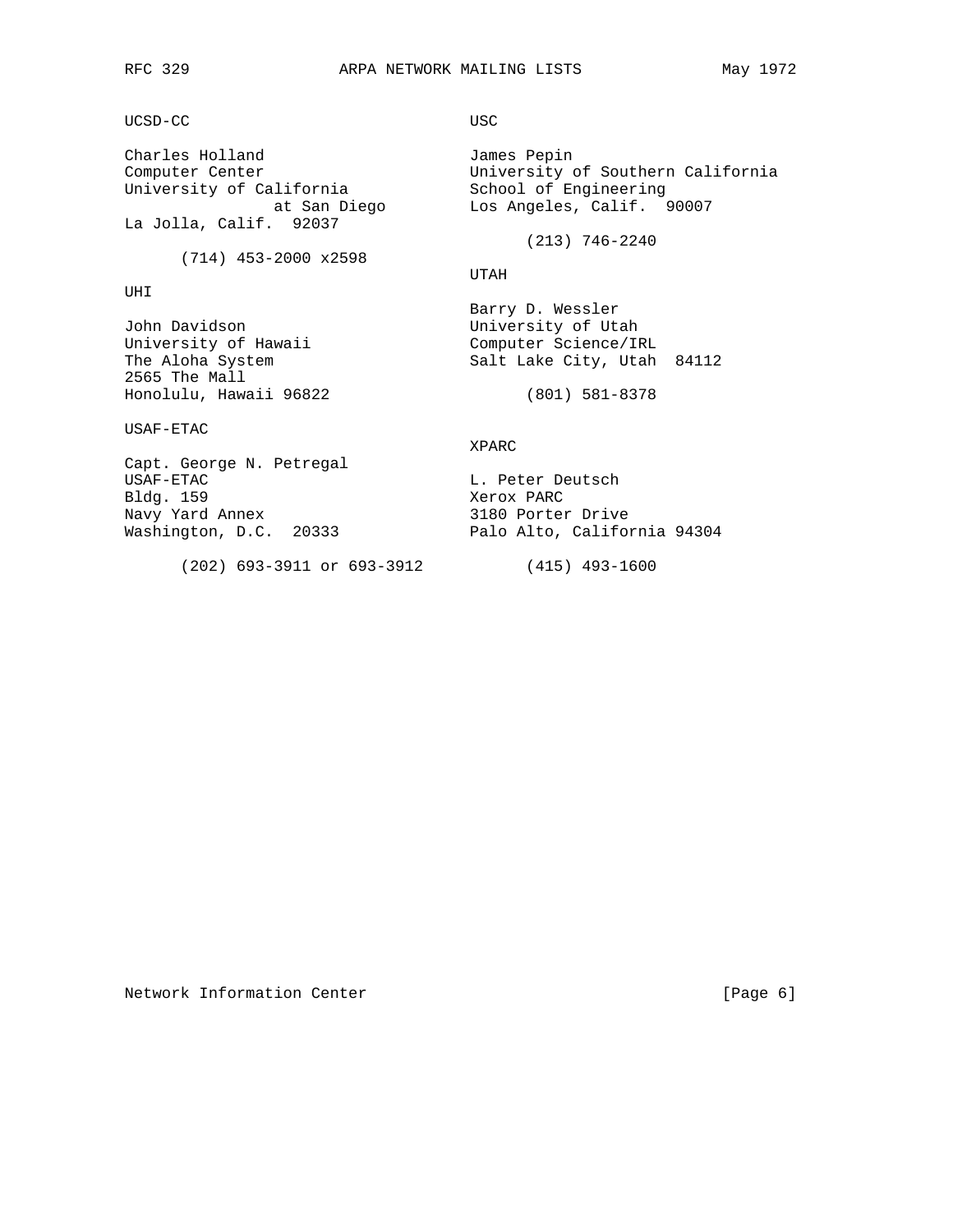Note: These Network participants will receive all formal Network documents sent from NIC, in the mailing to Liaisons when such is made, otherwise at the time documents are sent to Station Agents.

CHIU EDUCOM

Prof. Robert L. Ashenhurst John LeGates Institute for Computer Research EDUCOM University of Chicago 44 School Street Chicago, Illinois 60637 Boston, Mass. 02108

Maurice P. Brown, Director **E. M. Aupperle** Office of Computer Coordination MERIT Computer Network Council of Ontario Universities University of Michigan 102 Bloor Street West 1037 N. University Building Toronto 181, Ontario Ann Arbor, Michigan 48104

(416) 920-6865 (313) 764-9423

C.D. Shepard Tjaart Schipper Communications Research Center 13 Marijkestraat P.O. Box 490 Leiderdorp, Netherlands Ottawa, Canada K1N ATB

(613) 996-7051

Prof. Robert F. Hargraves Teddington, Middlesex, England Kiewit Computation Center Darmouth University 01-977-3222 Hanover, New Hampshire 03755 (603)

(603) 646-2643 x3755

(312) 753-8762 (617) 227-1805

COU MERIT

### CRC NETH

### NPL

 Derek Barber DART Computer Science Division National Physical Laboratory

Network Information Center [Page 7]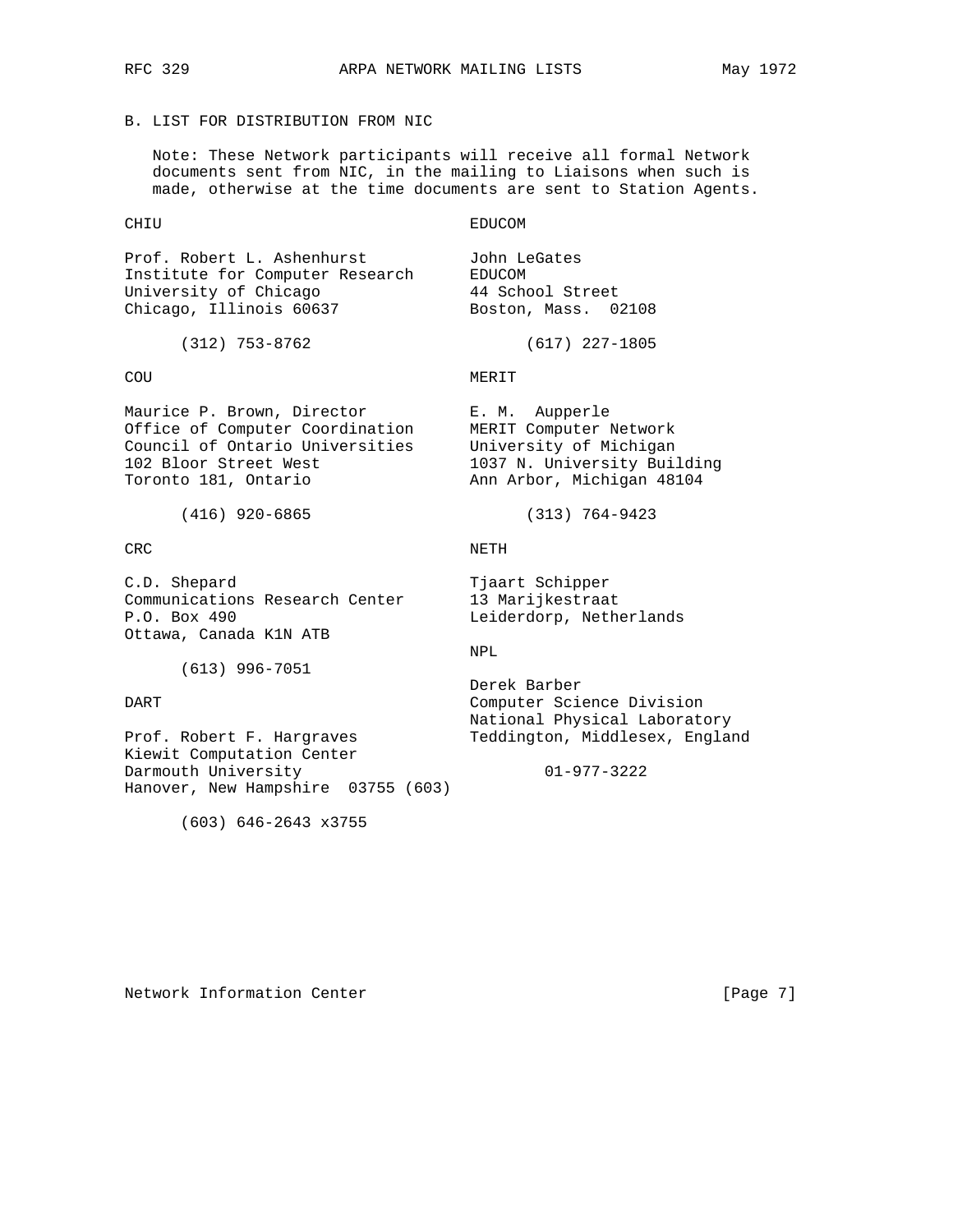### NSF UBC

Dr. D. D. Aufenkamp Dave Tywver Office of Computing Activities Computing Center<br>National Science Foundation University of Br 1800 G Street, P.W. Vancouver 8, Canada Washington, D. C. 20550

(202) 632-7349

ONR1

Information Systems Programs 800 North Quincy Street 1rvine, Calif. 92664 Arlington, Va. 22217

(202) 692-4304

### OWENS

Owens Illinois, Inc. The University of London Lewis Development Park, Bldg. 30 44 Gordon Square Perrysberg, Ohio 43551 London, W.C.1, England

(419) 242-6543 WASHU

SUNY Stoneybrook 724 South Euclid Avenue Dept. of computer Science St. Louis, Mo. 63110 Stoneybrook, L.I., N.Y. 11790

(516) 246-4080

University of British Columbia

(604) 228-3072

### **UCI**

Prof. David Farber<br>A. Kenneth Showalter (2008) Dept. of Information Dept. of Information and Office of Naval Research and Computer Science<br>Information Systems Programs University of California

(714) 833-6891

# UKICS

 Prof. Peter Kirstein Dave Liddle **Institute of Computer Science** 

SUNY Marianne Pepper Washington University Prof. Art J. Bernstein Computer Systems Laboratory

(314) 361-7356

### WATERU

 Prof. Donald Cowan Dept. Of Computer Science University of Waterloo Waterloo, Ontario, Canada

(519) 744-6111 x3292

Network Information Center [Page 8]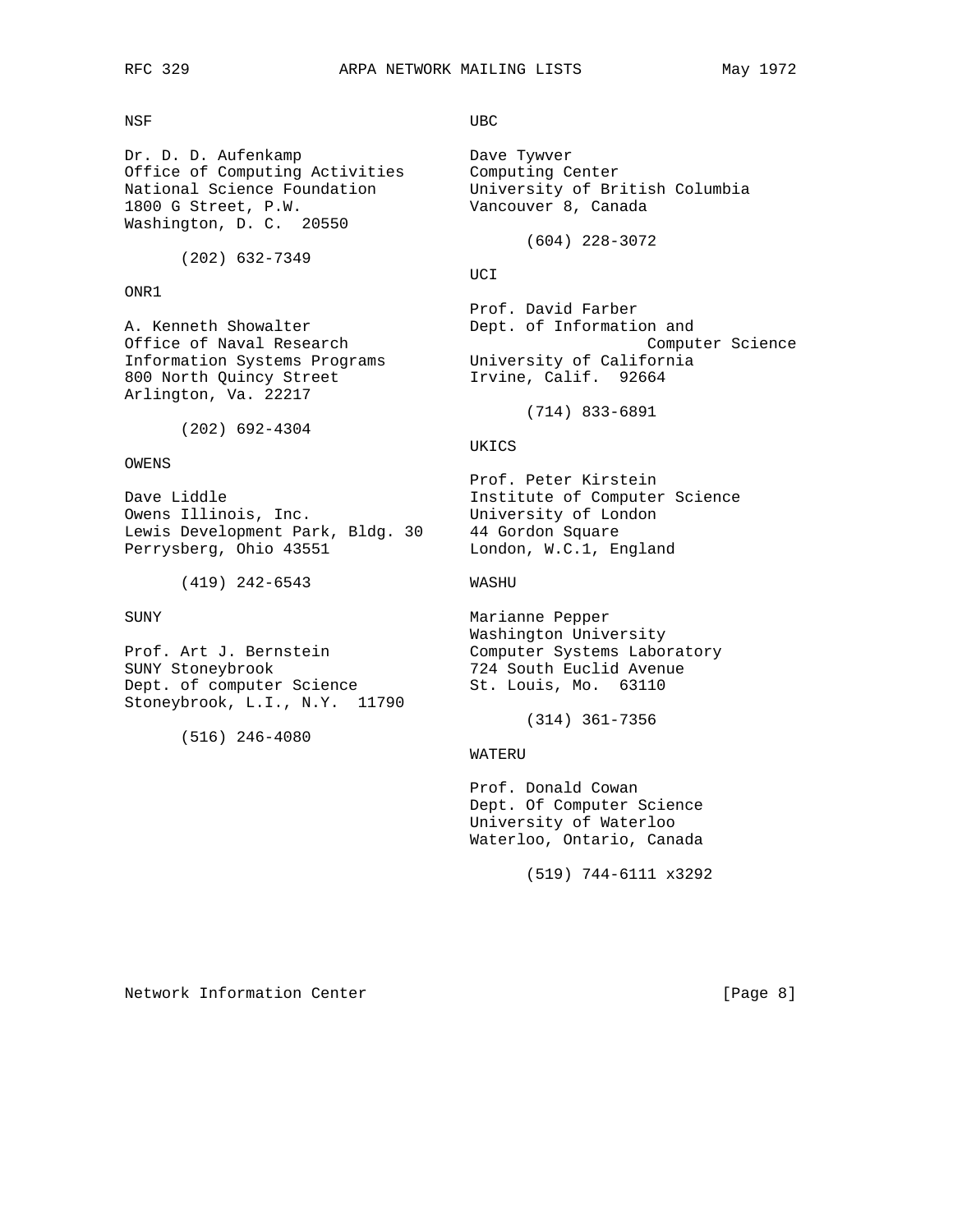# C. NIC STATION AGENTS

 Note: Station Agents receive copies from NIC of all documents distributed to Liaisons, as well as documents sent as part of Station collection. A mailing is made to Station Agents once a week, or oftener when quantity warrants.

AMES-CD (see AMES ILLIAC) CCA

Stan Golding **565 Technology Square** Mail Stop 233-13 Cambridge, Mass. 02139 NASA Ames Research Center Moffet Field, Calif. 94035 (617)491-3670

(415) 961-1111 x2501 CMU

Advanced Research Projects Agency Schenley Park 1400 Wilson Boulevard Pittsburgh, Pa. 15213 Arlington, Va, 22209

(202) 694-5037

BBN-NET (see BBN-TENEX)

Steve G. Chipman Boulder, Colorado 80302 Bolt Beranek and Newman Inc. 50 Moulton Street (303) 499-1000 Cambridge, Mass. 02138

(617) 491-1850 x358

John Barden 33 Oxford Street Case Western Reserve University Cambridge, Mass. 02138 Computing and Information Sciences 10900 Euclid Ave. (617) 495-4147 Cleveland, Ohio 44106

(216) 368-4467

Network Information Center [Page 9]

AMES-ILLIAC Martha A. Ginsberg Computer Corporation of America

ARPA Heather M. Shoub Carnegie-Mellon University Pam J. Klotz Computer Science Department

(412) 621-2600 x140

### **DOCB DOCB**

 Dorothy A. Reynolds R-522 BBN-TENEX Department of Commerce NOAA 325 South Broadway

HARV-10

 Bradley A. Reussow CASE CASE Harvard University Aiken Computation Laboratory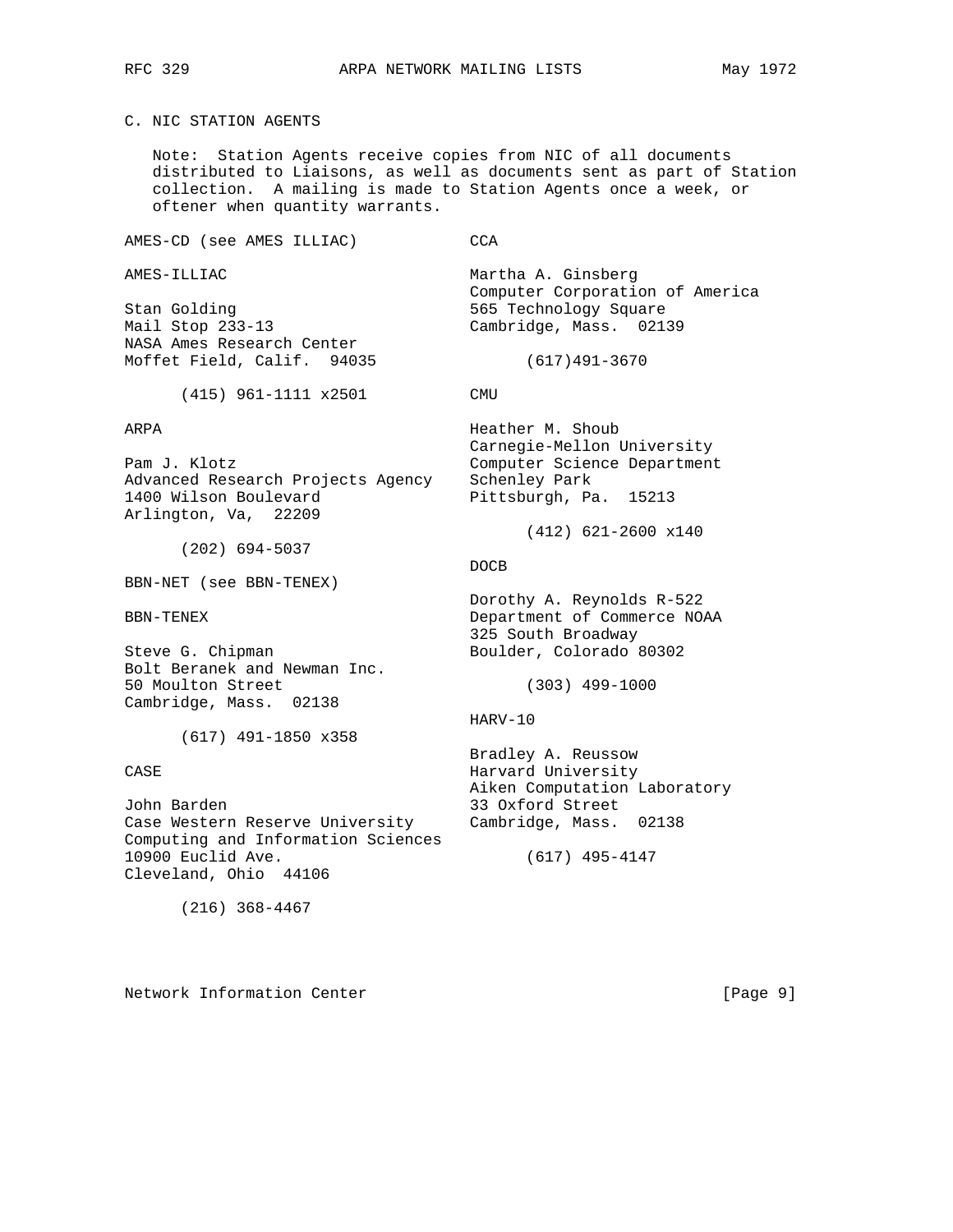Craig Fields **Frances Y. Knight** Harvard University **Example 19** Project MAC Psychology Department 545 Technology square Cambridge, Mass. 02138

(617) 495-3857

Marcia Trager **MITRE** University of Illinois Center for Advanced Computation Ernest H. Forman 168 Engineering Research Laboratory MITRE Corporation Urbana, Ill. 61801 **Information Systems Dept., W150** 

Eric R. Beals NBS Lawrence Berkeley Labs<br>Bldg. 50B, Room 3238B Bldg. 50B, Room 3238B Mrs. Shirley W. Watkins

Carol J. Mostrom NIC<br>
Massachusetts Institute of See SRI-ARC Massachusetts Institute of Technology Lincoln Laboratory RADC 244 Wood Street Lexington, Mass. 02173 Robert E. Doane

LINC-TX2

HARV-11 MIT-DMCG

33 Kirkland Street Cambridge, Mass. 02139

### (617)864-6900 x7705

 MIT-MULTICS ILL See MIT-DMCG

 Westgate Research Park (217) 333-1515 McLean, Va. 22101

LBL (703) 893-3500 x2523 or 2318

Berkeley, California 94720 National Bureau of Standards Bldg. 225, Room B216 (415) 843-2740 x5351 Washington, D.C. 20234

LINC-67 (301) 921-2601

 Rome Air Development Center (ISIM) (617) 862-5500 x7177 Griffiss Air Force Base Rome, New York, 13440

see LINC-67 (315) 330-4254 or 330-4230

Network Information Center [Page 10]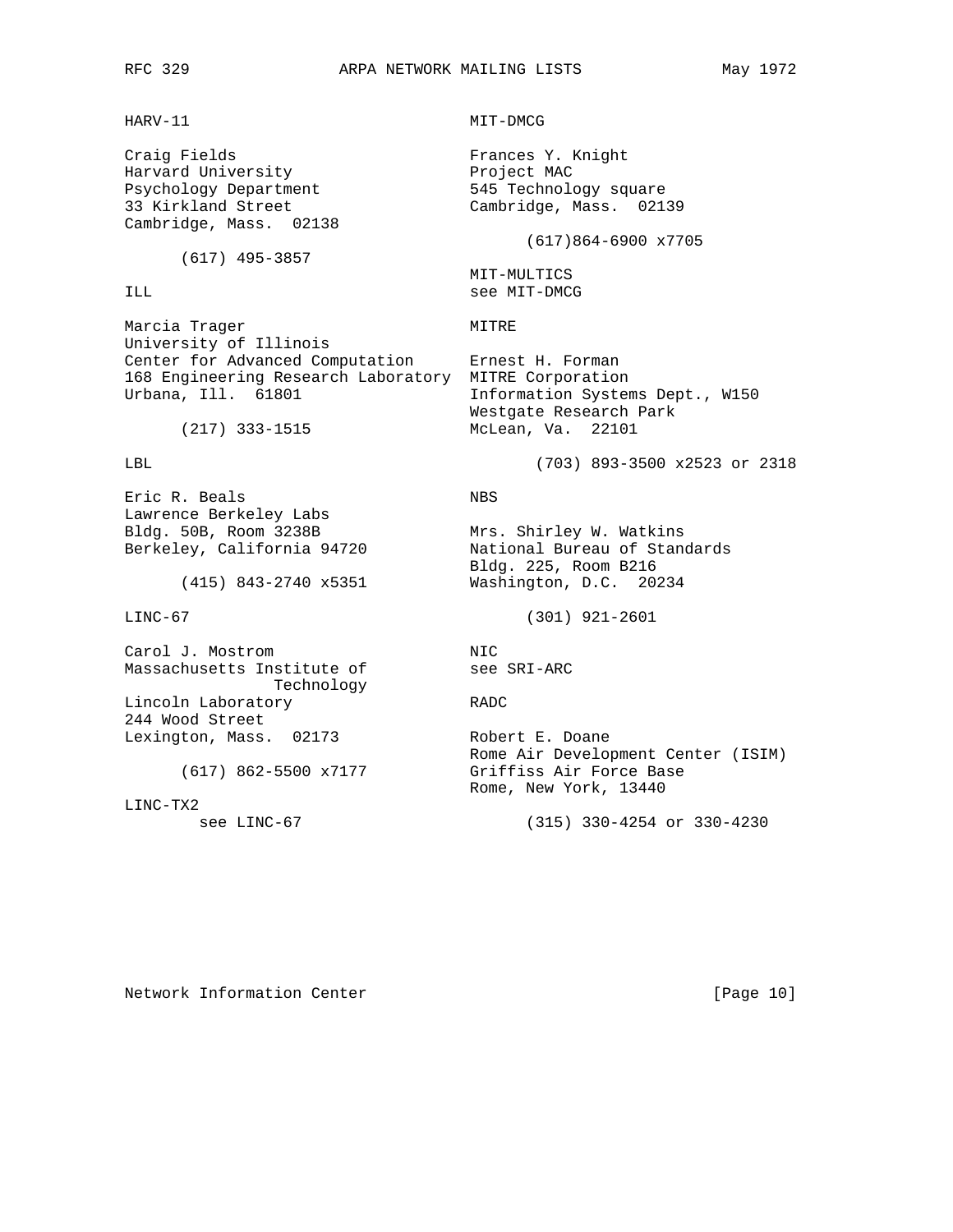RAND SDC

Linda M. Connelly **Janet W. Troxel** Santa Monica, Calif. 90406

(213) 393-0411 x635

### RAY

Dan Odom, 1R9 Raytheon Company **Rilla J. Reynolds** 

Gil Falk SRI-ARC Department of Computer Science Hill Mathematics Center Cindy Page<br>
University Heights Campus Stanford Research Institute University Heights Campus Rutgers University **Augmentation Research Center** New Brunswick, New Jersey 08903 333 Ravenswood Ave.

(201) 932-2085

SAAC

Ann U. Kerr Teledyne/Geotech Barbara A. Barnett Seismic Analysis Array Center Stanford University Alexandria, Va. 22314

(703) 836-3882

SCI

Barbara Carter Systems Control, Inc. 260 Sheridan Ave. Palo Alto. California 94306

(415) 327-9333

Network Information Center [Page 11]

Rand Corporation 61 System Development Corporation<br>Computer Science Department 1nformation Processing Informat Information Processing Information 1700 Main Street<br>Santa Monica, Calif. 90406 2500 Colorado Avenue Center Santa Monica, Calif. 90406 (213) 393-9411 x495 or 534 SRI-AI 528 Boston Post Road Stanford Research Institute Sudbury, Mass. 01776 (Artificial Intelligence Group 333 Ravenswood Avenue (617) 442-9521 x2870 Menlo Park, Calif. 94025 RUTGERS (415) 326-6200 x4618 Menlo Park, Calif. 94025 (415) 326-6200 x3007 SU-AI Box 334<br>
Artificial Intelligence Project<br>
Alexandria, Va. 22314<br>
D.C. Power Lab Stanford, Calif. 94305 (415) 321-2300 x2800 or 4971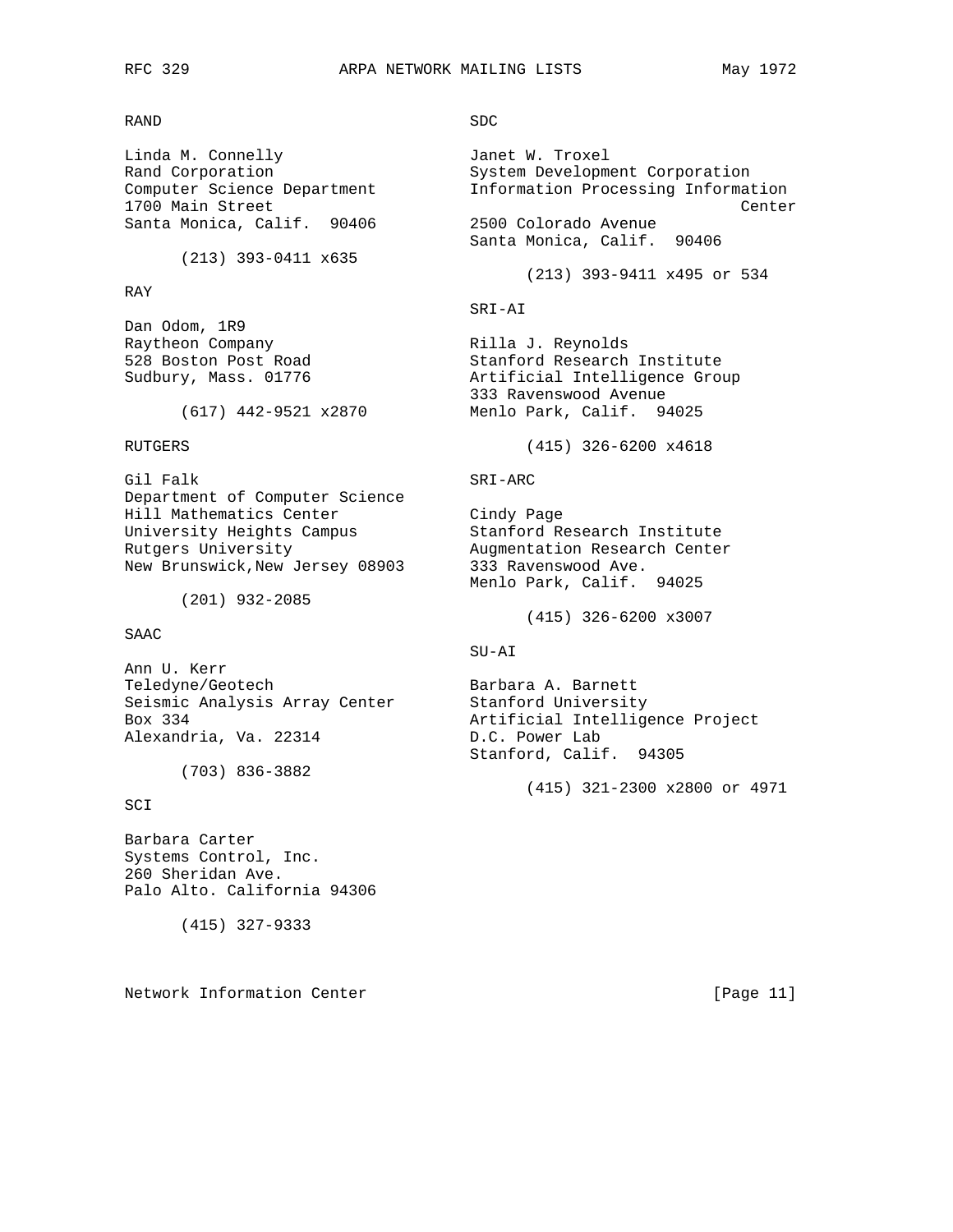SU-HP UCSB

Dee Larson Connie Rosewall Stanford University **Example 20** University of California Heuristic Programming Project and Santa Barbara Serra House<br>
Stanford, Calif. 94305 Santa Barbara, Calif. 93106

UCLA-CCBS UCSD-CC

Reg. E. Martin **E. E. Accepted Accepted** Charles Holland University of California Computer Center 405 Hilgard Avenue at San Diego Los Angeles, California 99024 La Jolla, Calif. 90037

Santa Barbara, Calif. 93106 (415) 321-2300 x4878 (805) 961-3221 at Los Angeles University of California

(213) 825-5834 (714) 453-2000 x2598

UCLA-CCN UHI

Imogen C. Beattie Margaret Iwamoto University of California University of Hawaii at Los Angeles The Aloha System<br>2565 The Mall 3531 Boelter Hall 2565 The Mall Los Angeles, Calif. 90024 Honolulu, Hawaii 96822

(213) 825-7541 USAF-ETAC

UCLA-NMC M/Sgt. Glen Grazier

Anita Coley **Bldg. 159** University of California Mavy Yard Annex at Los Angeles Washington, D.C. 20333 Computer Science Department 3732 Boelter Hall (202) 693-3917 Los Angeles, Calif. 90024

(213) 825-4797

USAF-ETAC

Network Information Center [Page 12]